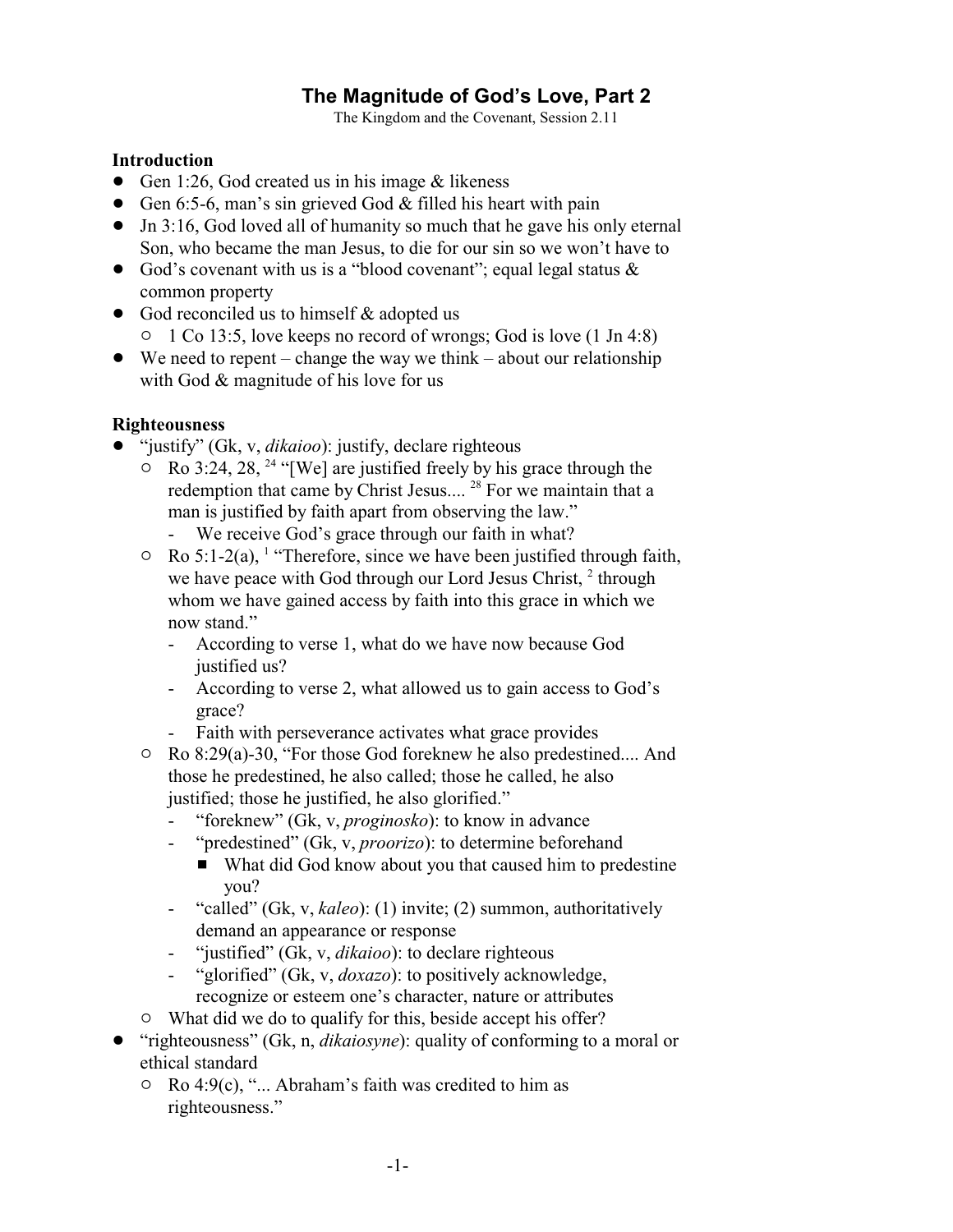- God treated Abraham's faith as if it were righteousness
- Did Abraham's character completely conform to God's standard?
- Does Abraham's experience suggest God also attributes our faith as righteousness?
- Ro 10:4, "Christ is the end of the law so that there may be righteousness for everyone who believes."
	- "end" (Gk, n, *telos*): goal; that which shows the purpose of a plan has been accomplished, so the plan itself is no longer necessary
- $\degree$  2 Co 5:21, "God made him who had no sin to be sin for us, so that in him we might become the righteousness of God."
	- According to this verse, whose righteousness is important?
- $\circ$  Do we earn righteousness by what we do?
- $\circ$  Does the exercise of our faith make us righteous?
- $\circ$  Father loves us so much he declares us righteous, as if we were
- $\bullet$  Do we still have unrighteous thoughts? Say & do unrighteous things?
	- <sup>o</sup> 1 Co 13:5, Love "keeps no record of wrongs"
	- $\circ$  1 Jn 1:9, "If we confess our sins, he is faithful and just and will forgive us our sins and purify us from all unrighteousness."

#### **Saints**

- "saints" (Gk, adj, *hagios*): (1) holy; (2) a saint, holy one, person dedicated to God
	- $\circ$  Father loves us so much he erases the record of our unrighteousness & treats us as if we were holy!
- $\bullet$  Eph 1:4-5, <sup>4</sup> "For he chose us in him before the creation of the world to be holy and blameless in his sight. In love <sup>5</sup> he predestined us to be adopted as his sons through Jesus Christ, in accordance with his pleasure and will."
	- " he "chose" us (Gk v, *eklegomai*): to choose or prefer especially for oneself
	- $\circ$  When did God choose us (verse 4)?
	- " "holy" (Gk, adj, *hagios*)
	- " "blameless" (Gk, adj, *amomos*): being free from guilt; above reproach
	- <sup>o</sup> "predestined" (Gk, v, *proorizo*): to determine beforehand
	- " "adopted" (Gk, n, *huiothesia*): a legal proceeding that creates a parent-child relationship between persons not related by blood; with the adopted child being entitled to all privileges belonging to a natural child (including the right to inherit)
	- $\circ$  Based on God's foreknowledge, it was his pleasure & will to choose us for himself, to make us holy  $&$  blameless in his sight – because of what Jesus did in our behalf – then adopt us as his sons  $\&$  daughters, giving us full rights within his kingdom
	- $\circ$  What did we do to deserve this?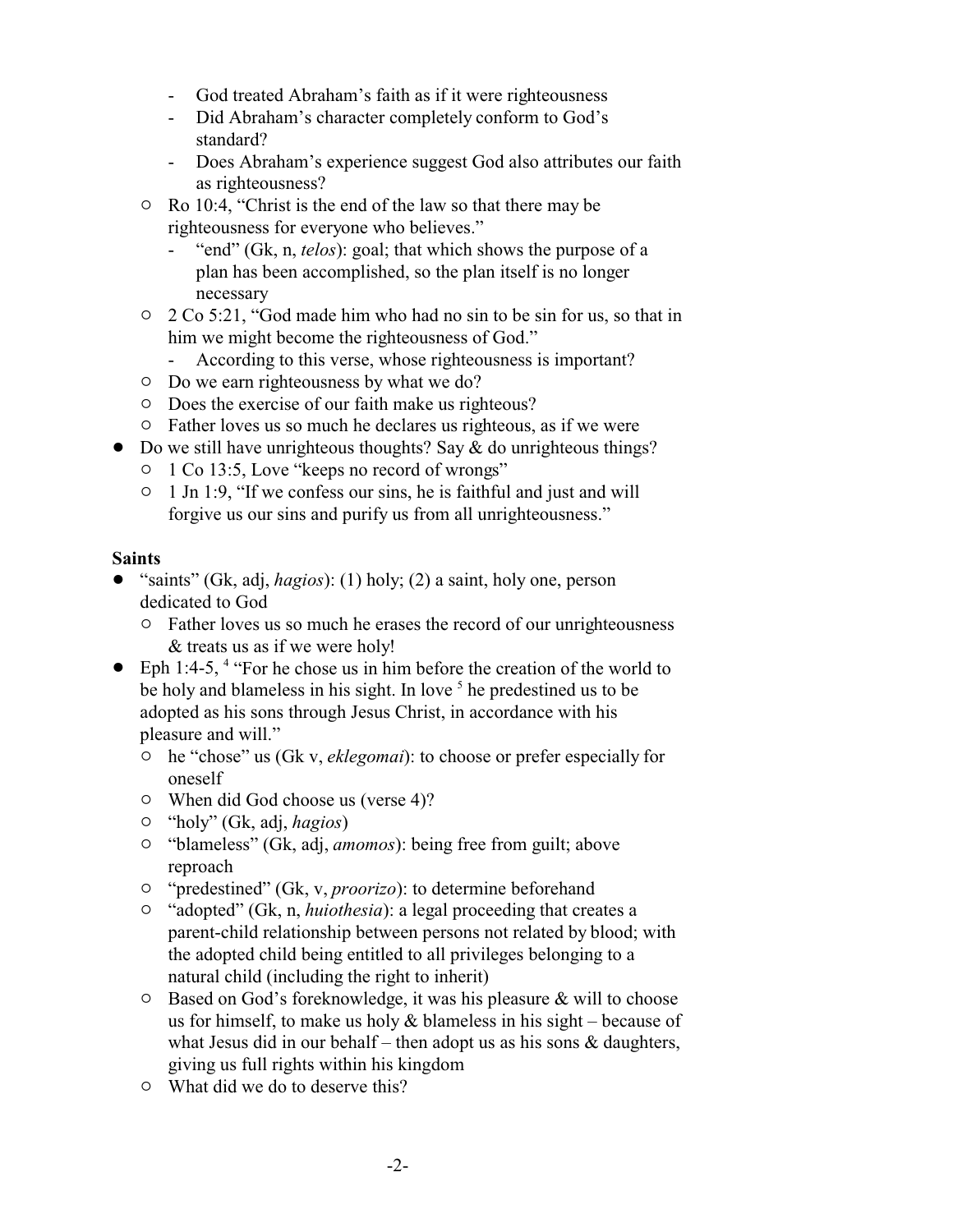#### **Seated in Heaven**

- $\bullet$  Eph 1:20-21, God<sup>20</sup> "raised [Jesus] from the dead and seated him at his right hand in the heavenly realms, <sup>21</sup> far above all rule and authority, power and dominion, and every title that can be given, not only in the present age but also in the one to come."
- Eph 2:6-7, <sup>6</sup> "And God raised us up with Christ and seated us with him in the heavenly realms in Christ Jesus,  $\frac{7}{1}$  in order that in the coming ages he might show the incomparable riches of his grace, expressed in his kindness to us in Christ Jesus."

## **General Comments**

- God doesn't force his blessings or godly character on us; he doesn't violate our free will
	- " Any passivity, indifference or laziness on our part is inappropriate!
	- $\circ$  Expecting him to do everything for us without our involvement is a childish attitude
	- " He wants us to be mature sons & daughters (*huios*); who look, think & act like him, & actively participate in what he does
	- <sup>o</sup> If we fail to embrace what God says about us, we'll be reluctant to approach him, to ask him for anything, to even consider that he might be involved in what we're doing
	- " Ro 8:32, " He who did not spare his own Son, but gave him up for us all – how will he not also, along with him, graciously give us all things?"
	- <sup>o</sup> We don't earn or otherwise qualify for any of this; entirely result of God's love for us!
- This should motivate us to zealously express our love for him
	- $\circ$  by conforming our thinking to his; repenting
	- $\circ$  by viewing everything from his perspective
	- $\circ$  by eagerly developing character traits like his
	- <sup>o</sup> by gladly embracing our kingdom responsibilities
	- $\circ$  by gratefully receiving the covenant blessings
	- $\circ$  by devoting ourselves to worshiping and serving him.
- This is true expression of covenant relationship